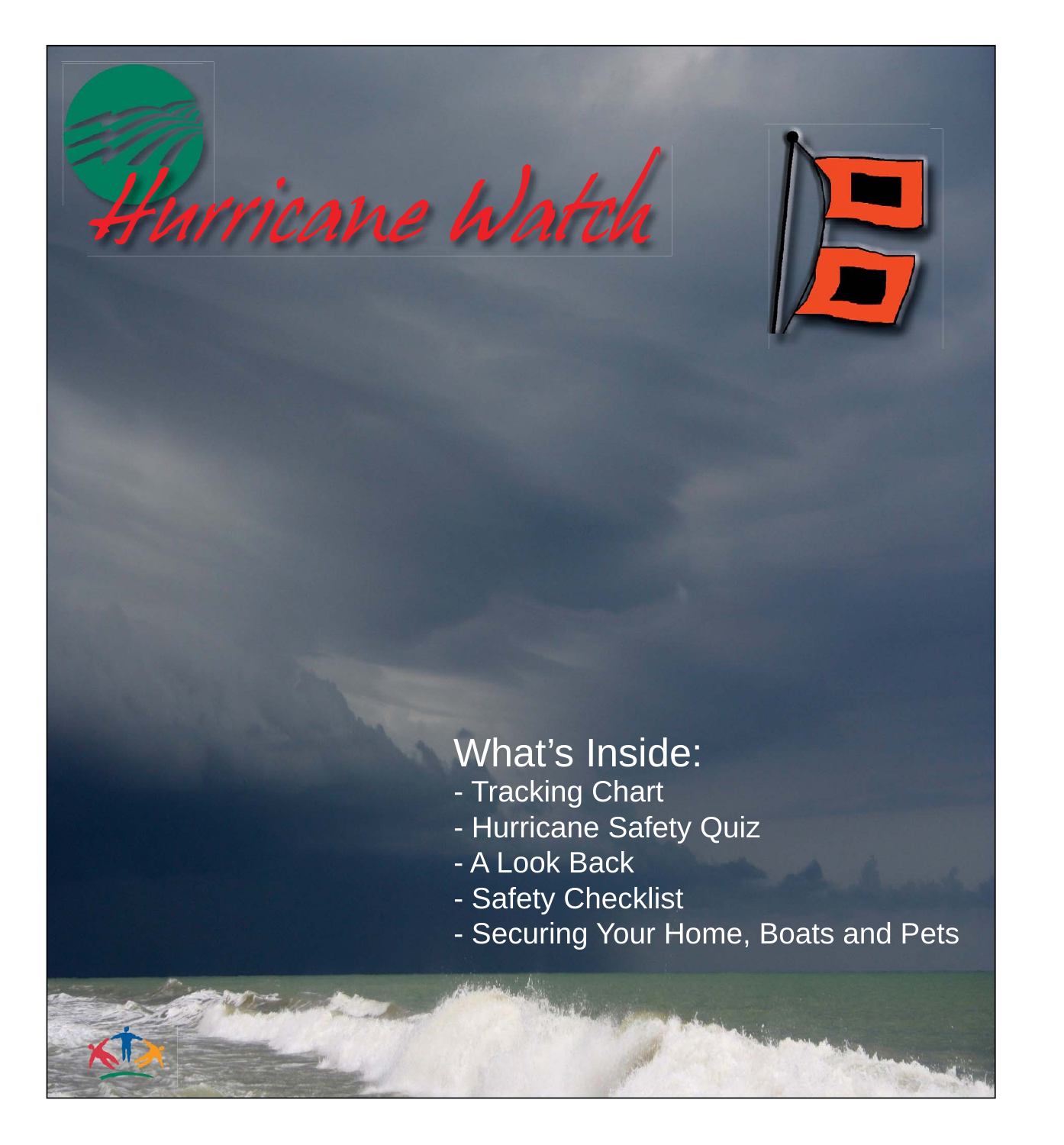## Safety is the focus of hurricane checklist

Here's a list of the many things to consider before, during and after a hurricane.

Some of the safety rules will make things easier for you during a hurricane. All are important and could help save your life and the lives of others. When a hurricane threatens the area, you will have to make the decision whether to evacuate or to ride out the storm out at home. If authorities recommend evacuation, you should leave. Their advice is based on the strength of the storm and its potential for death and destruction.

The National Weather Service advises that, in general, you should plan to leave if you live on the coast or an offshore island, if you live in a mobile home or if you live near a river or in a flood plain.

If you live on high ground, away from coastal beaches, you should consider staying.

You should know the storm surge history and elevation of your area and safe routes inland. You should know the location of official evacuation shelters. Trim dead wood from trees in your yard. Check for loose rain gutters and down spouts. And, if shutters do protect windows, stock boards to cover glass.

## When a Hurricane Watch is issued you should:

•Check often for official bulletins on radio, television, or National Oceanic Atmospheric Administration (NOAA) Weather Radio.

- •Fuel your car.
- •Check mobile home tiedowns.
- •Moor small craft or move to safe shelter.
- •Stock up on canned goods.
- •Check supplies of special medicines and drugs.
- •Check batteries for radio and flashlights.
- •Secure lawn furniture and other loose material outdoors.
- •Tape, board or shutter windows to prevent shattering.
- •Wedge sliding glass doors to prevent their lifting from their tracks.

#### When a Hurricane Warning is issued for the area and your home is sturdy and on high ground, you should:

- •Stay tuned to radio, television or the weather radio for official bulletins.
- •Board up garage and porch doors.
- •Move valuables to upper floors.
- •Bring in pets.
- •Fill containers, including bathtub, with several days supply of drinking water.
- •Turn up refrigerator to maximum cold and do not open unless necessary.
- •Use phone only for emergencies.
- •Stay indoors on the downwind side of the house, away from windows.
- •Beware the eye of the hurricane.

If you live in a mobile home or in an area which might be affected by the storm tide or stream flooding, you should leave when a Hurricane Warning is issued. Before evacuating, do the following:

- •Plan to leave early, in daylight if possible.
- •Shut off water and electricity at main stations.
- •Take small valuables and papers, but travel light.
- •Leave food and water for pets. Shelters will not take them.
- •Lock your house.
- •Drive carefully to nearest designated shelter, using recommended evacuation routes.

#### When the "all-clear"' is given, you should do the following:

- •Drive carefully, watching for dangling electrical wires, undermined roads and flooded low spots.
- •Drive only where necessary and avoid sight-seeing.
- •Report broken or damaged water, sewer and electrical lines.
- •Use caution re-entering your home. Check for gas leaks and check food and water for spoilage or contamination.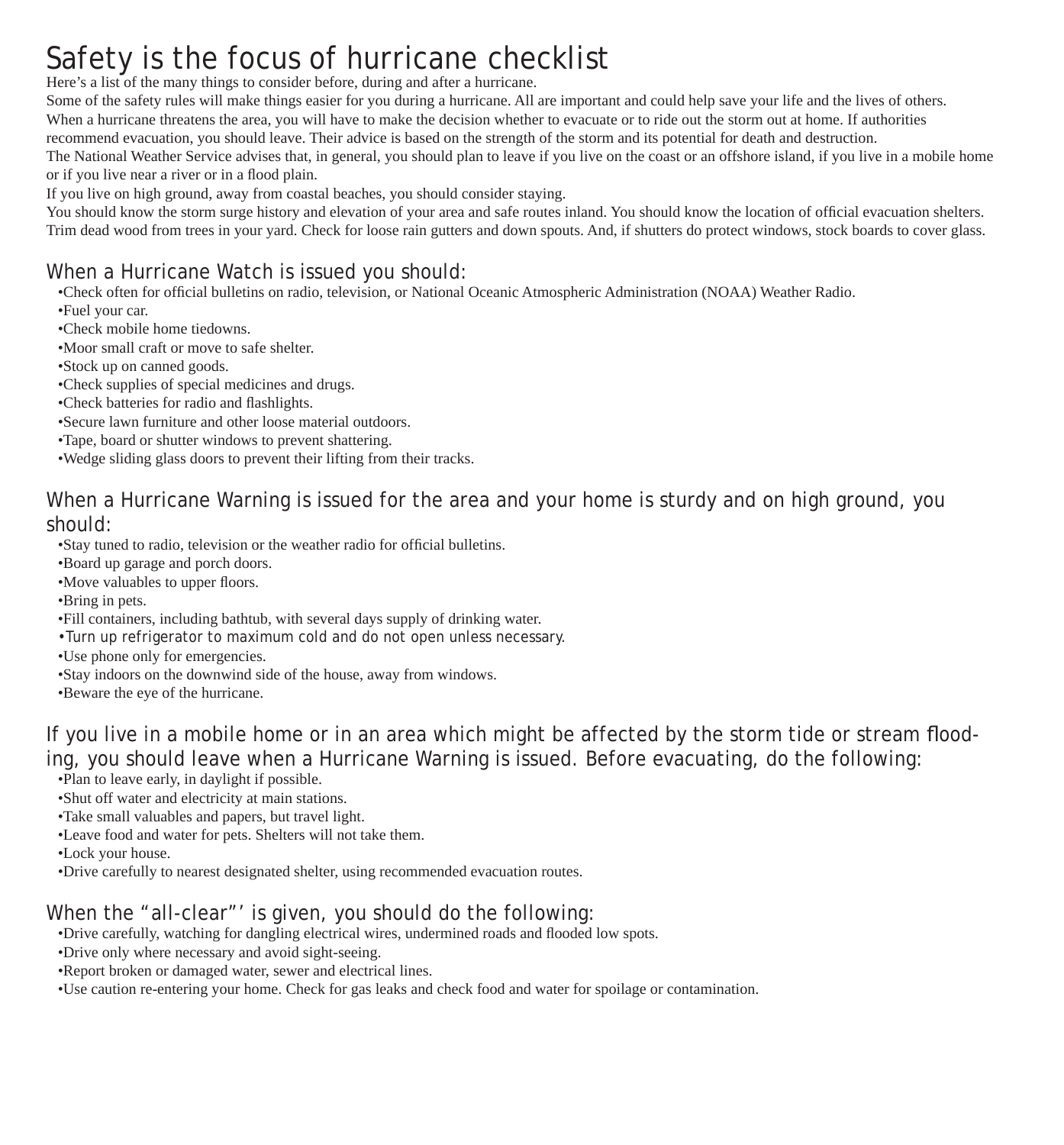## Items to stockpile before storms hit

#### **Households should have the following items in storage in preparation for the hurricane season:**

- •Drinking water (at least 7 gallons per person)
- •Battery-operated TV, radio
- •Battery-operated clock
- •Spare batteries
- •Manual can opener
- •Flashlights
- •Waterproof matches
- •Toilet paper
- •Cash (ATMs may not work after the storm)
- •Sunscreen
- •Bleach
- Water purification tablets
- •Soap and detergent
- •Rain gear
- •Charcoal, lighter fluid
- •Disposable plates, glasses and utensils
- •Baby supplies (if necessary)
- •Ice chest, ice
- •Valuable papers (put in waterproof bag or container)
- •Extra supply of medicine

•Non-perishable food: Canned meats (Spam, chicken, ham), fish (tuna, sardines); canned soups, dried fruits, cereal, crackers, cookies, coffee and tea, peanut butter and jelly, pudding, powdered or evaporated milk, prepared foods such as canned spaghetti, soup, stew, chili. •Pet food

## Hurricane Evacuation Tips at a Glance

- Following are tips in case you need to evacuate your home because of a storm:
- Stay alert to storm advisories. Evacuate if told to do so.
- Map out your route, using roads specified by local authorities.
- Do not get on the road without a place to go.
- Fill your car with gasoline.
- Before a storm threatens, contact your veterinarian or local humane society for information on preparing your pets for an emergency.
- Secure your home before leaving. Board up windows and glass doors, anchor loose yard objects or bring them inside and lock your doors.
- Get cash. After a hurricane, banks and ATMs may be temporarily closed.
- Notify family and friends of your plans.
- If possible, evacuate to the home of either friends or family in a non-vulnerable area within your county.

• Next try a motel or hotel, and as a last resort, go to a public shelter. Remember, shelters are not designed for comfort and do not usually accept pets.

Before you switch on the lights, we've already put up the poles, connected miles of wire and flipped more than a few switches of our own. All to make sure your life is always "on." Learn more about the power of your co-op membership at TogetherWeSave.com.

TOGETHERWESAVE.COM

## YOUR **ELECTRICITY** ISN'T SOMETHING WE TAKE LIGHTLY.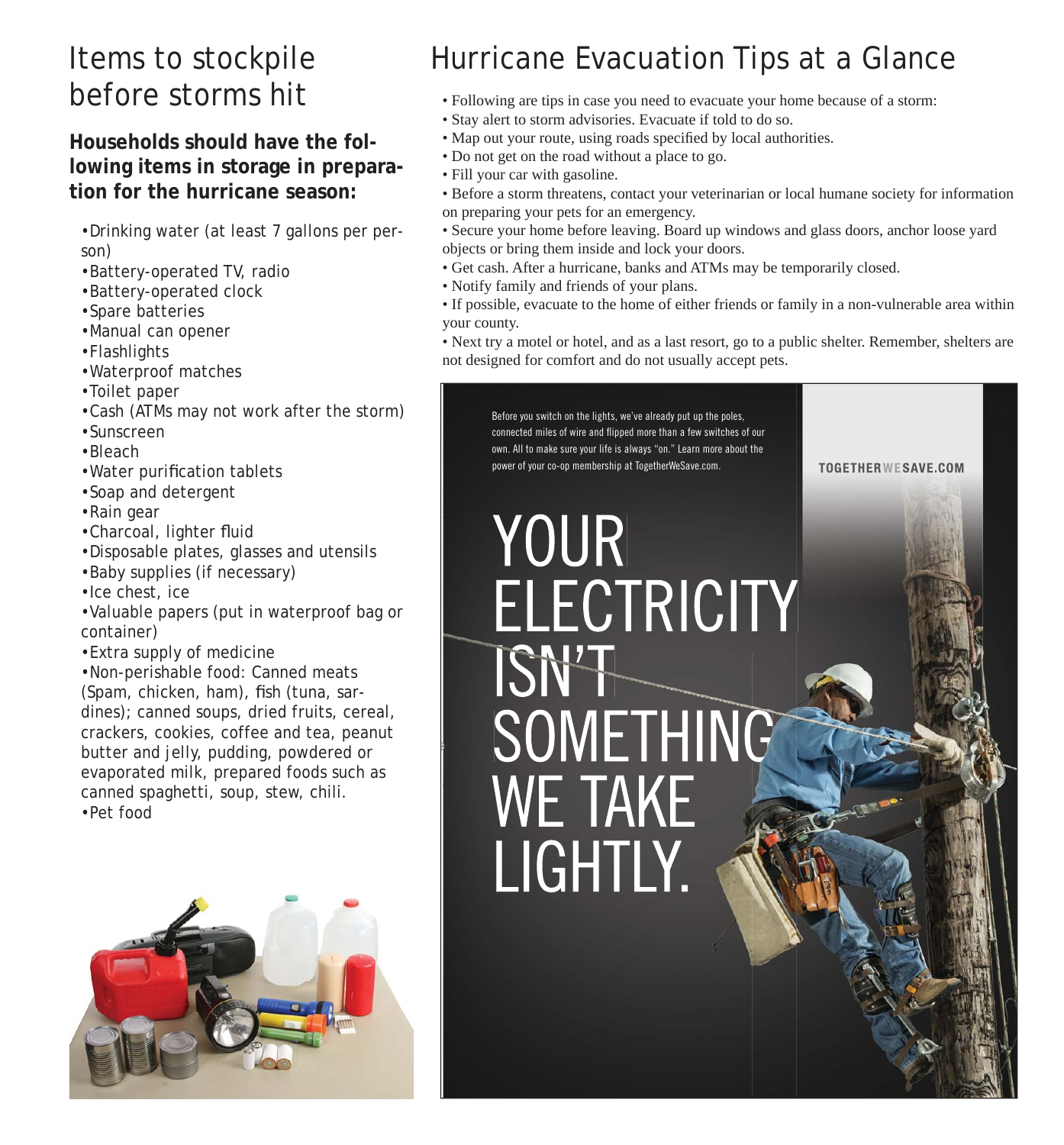## TAKE CARE WHEN CHOOSING & USING A GENERATOR

Having a generator during power outages can be a comfort and can keep critical appliances running in your home, but if not used properly, portable generators can damage your appliances and even electrocute you or the people who are restoring power.

If you connect a portable electric generator to the main electrical supply coming into your house, the generator could feed back into the electrical distribution system and electrocute workers who are repairing lines. If used improperly, generators can also damage the appliances you connect.

Connecting a generator to the main electrical supply for your house requires the services of a licensed electrician. A properly installed transfer switch which does not allow the generator to feed back onto the utility's distribution system is critical if you plan on connecting the generator to your home or business. Another consideration is the size of generator you need for the equipment you want to run. Typical generator sizes for home use vary from about 8 to 14 horsepower and can handle 4,000 to 8,500 watts. Before buying a generator or connecting appliances to an existing generator, you need to consider the maximum surge rating, and the continuous power rating of the generator.

**After a major power outage After a major power outage Area enlarged: Consumers themselves** 

# The steps to restoring power

**Step 1.** Transmission towers and lines supply power to one or more transmission substations. These lines seldom fail, but they can be damaged by a hurricane or tornado. Tens of thousands of people could be served by one high-voltage transmission line, so if there is damage here it gets attention first.

> To prevent overloading, you should calculate wattage requirements carefully. Items such as televisions, toasters, lamps, hot plates and coffee makers are resistive or constant loads, and their total load can be calculated directly from the manufacturer's name plate.

**Step 2.** A co-op may have several local distribution substations, each serving thousands of consumers. When a major outage occurs, the local distribution substations are checked first. A problem here could be caused by failure in the transmission system supplying the substation. If the problem can be corrected at the substation level, power may be restored to a large number of people.

> Items such as refrigerators, freezers, and air conditioners are reactive loads; they are controlled by motors or compressors. "Reactive loads use more current at start up. It can take as much as seven times more energy to start a motor load as it does to keep it running once the motor or compressor is turning," said Lonnie Moore, CCEC vice president of engineering and operations.

**Step 3.** Main distribution supply lines are checked next if the problem cannot be isolated at the substation. These supply lines carry electricity away from the substation to a group of consumers, such as a town or housing development. When power is restored at this stage, all consumers served by this supply line could see the lights come on, as long as there is no problem farther down the line.

> "It is important, especially with motor loads such as well pumps and compressors, that the generator is adequately sized to handle the motor starting load. Undersized generators may not start a motor or compressor and it may even damage your appliances or the generator," Moore said.

> Remember, too, that you should never use a gas-powered generator inside your house or garage because of the danger of carbon monoxide poisoning.

**Step 5.** Sometimes, damage will occur on the service line between your house and the transformer on the nearby pole. This can explain why you have no power when your neighbor does. Your co-op needs to know you have an outage here, so a service crew can repair it. **Tap Line**

**Tornadoes and blizzards. shortest time possible. Electric cooperative members have seen after a major outage is a big job that way maintenance program. involves much more than simply throwing a switch or removing a tree from a line.**

**urricanes and ice storms. to the greatest number of members in the The main goal is to restore power safely**

**them all. And with such severe weather caused by fallen trees. That's why your eleccomes power outages. Restoring power tric cooperative has an ongoing right-of-The major cause of outages is damage**

> **This illustration explains how power typically is restored after a major disaster.**

**Step 4.** The final supply lines, called tap lines, carry power to the utility poles or underground transformers outside houses or other buildings. Line crews fix the remaining outages based on restoring service to the greatest number of consumers.

#### *Co-op office*

*Local substation* *Local substation*

*Local substation*



*Other co-ops*

**Report your outage to the cooperative office. Employees or response services use every available phone line to receive your outage reports. Remember that a major outage can affect thousands of other members. Your cooperative appreciates your patience.**

**During a major outage, other cooperatives send line crews to assist with restoring power. These additional crews, as well as communications, equipment and supplies, are coordinated through the cooperatives' statewide organization.**

**(not the co-op) are responsible for damage to the service installation on the building. Your co-op can't fix anything beyond this point. Call a licensed electrician.**

*Transmission substation*

> **Individual households may receive special attention if loss of electricity affects life support systems or poses another immediate danger. If you or a family member depend on life support, call your cooperative before an emergency arises.**

**Tap Line**

**DANGER!** Stay clear of fallen lines

*Reprinted from Carolina Country, the monthly magazine for North Carolina's Touchstone Energy cooperatives*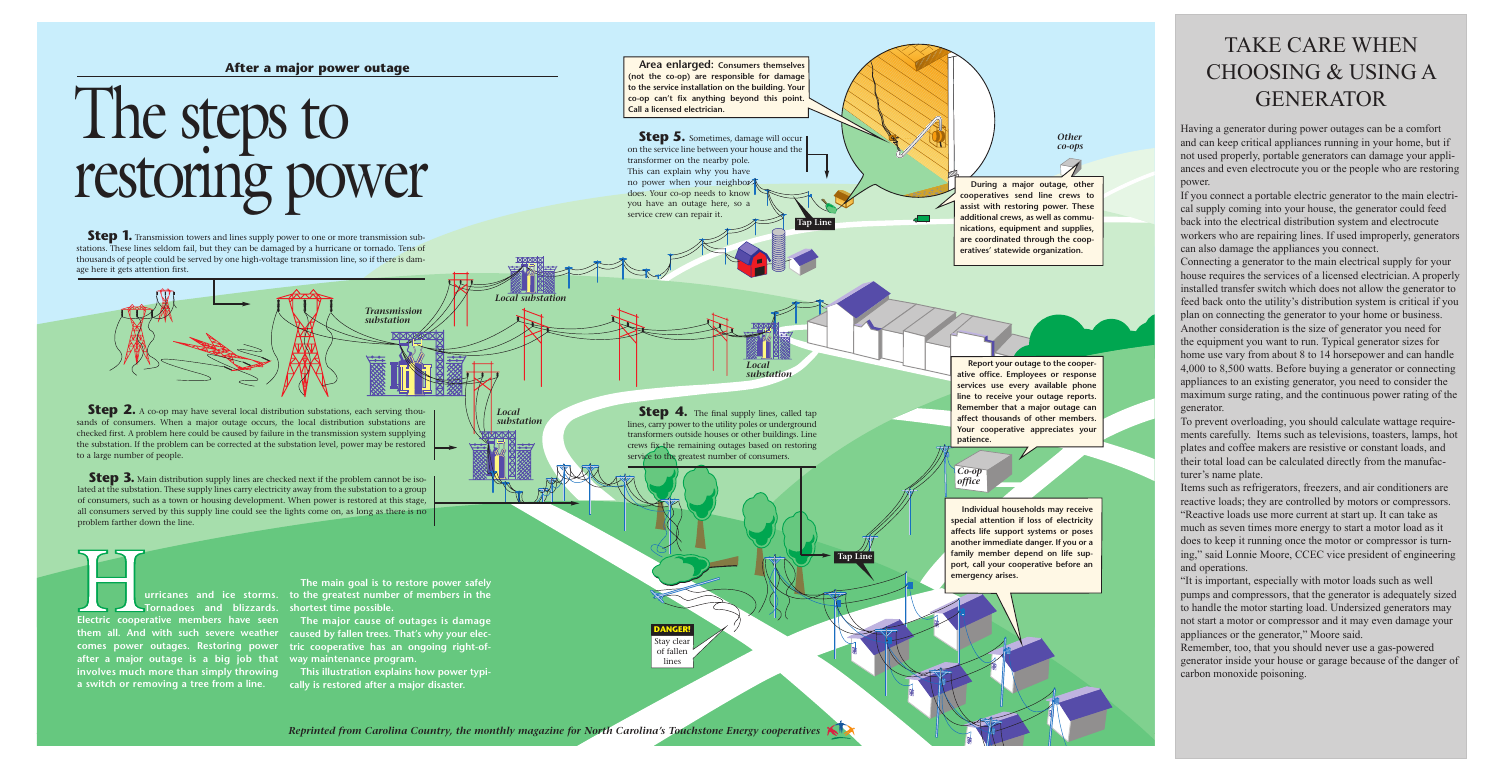## Family Disaster Plan

North Carolina has had more than it's share of natural disasters and storms, including hurricanes, over the past few years. The best way to survive and endure a hurricane is to prepare for it before hand. Your North Carolina Touchstone Energy cooperatives offer the following tips to help you prepare your family for a hurricane.

• Discuss the type of hazards that could affect your family. Know your home's vulnerability to storm surge, flooding and wind.

• Locate a safe room or the safest areas in your home for each hurricane hazard. In certain circumstances the safest areas may not be your home but within your community.

• Determine escape routes from your home and places to meet. These should be measured in tens of miles rather than hundreds of miles.

• Have an out-of-state friend as a family contact, so all your family members have a single point of contact.

- Make a plan now for what to do with your pets if you need to evacuate.
- Post emergency telephone numbers by your phones and make sure your children know how and when to call 911.
- Check your insurance coverage flood damage is not usually covered by homeowners insurance.
- Stock non-perishable emergency supplies and a Disaster Supply Kit.

• Monitor the radio and make sure you have plenty of batteries in case the power goes out. Replace its battery every 6 months, as you do with your smoke detectors.

• Take First Aid, CPR and disaster preparedness classes.

## Pet Care and Preparation

Contact your veterinarian or local humane society for more information on preparing your pets for an emergency.

#### BEFORE THE DISASTER

- Make sure that your pets are current on their vaccinations. Pet shelters may require proof of vaccines.
- Have a current photograph.
- Keep a collar with identification on your pet, and have a leash and a muzzle on hand.
- Make sure you have your pet's medications.

• Have a properly-sized pet carrier for each animal - carriers should be large enough for the animal to stand and turn around.

• Make sure you've stored ample amount of food and water for your pet.

• Plan your evacuation strategy and don't forget your pet! Specialized pet shelters, animal control shelters, veterinary clinics and friends and relatives out of harm's way are ALL potential refuges for your pet during a disaster.

### DURING THE DISASTER

- Bring pets indoor well in advance of a storm reassure them and remain calm.
- Pet shelters will be filled on first come, first served basis. Call ahead and determine availability.

• If you go to a shelter be sure you have proper identification collar and rabies tag, proper identification on all belongings, a carrier or cage, a leash, an ample supply of food, water and food bowls, any necessary medications, specific care instructions and news papers or trash bags for clean-up.

#### AFTER THE DISASTER

• Walk pets on a leash until they become re-oriented to their home. Familiar home scents and landmarks are usually altered.

• Be careful of downed power lines around your pet.

• If pets cannot be found after a disaster, contact the local animal control office to find out where lost animals can be recovered. Bring a picture of your pet.

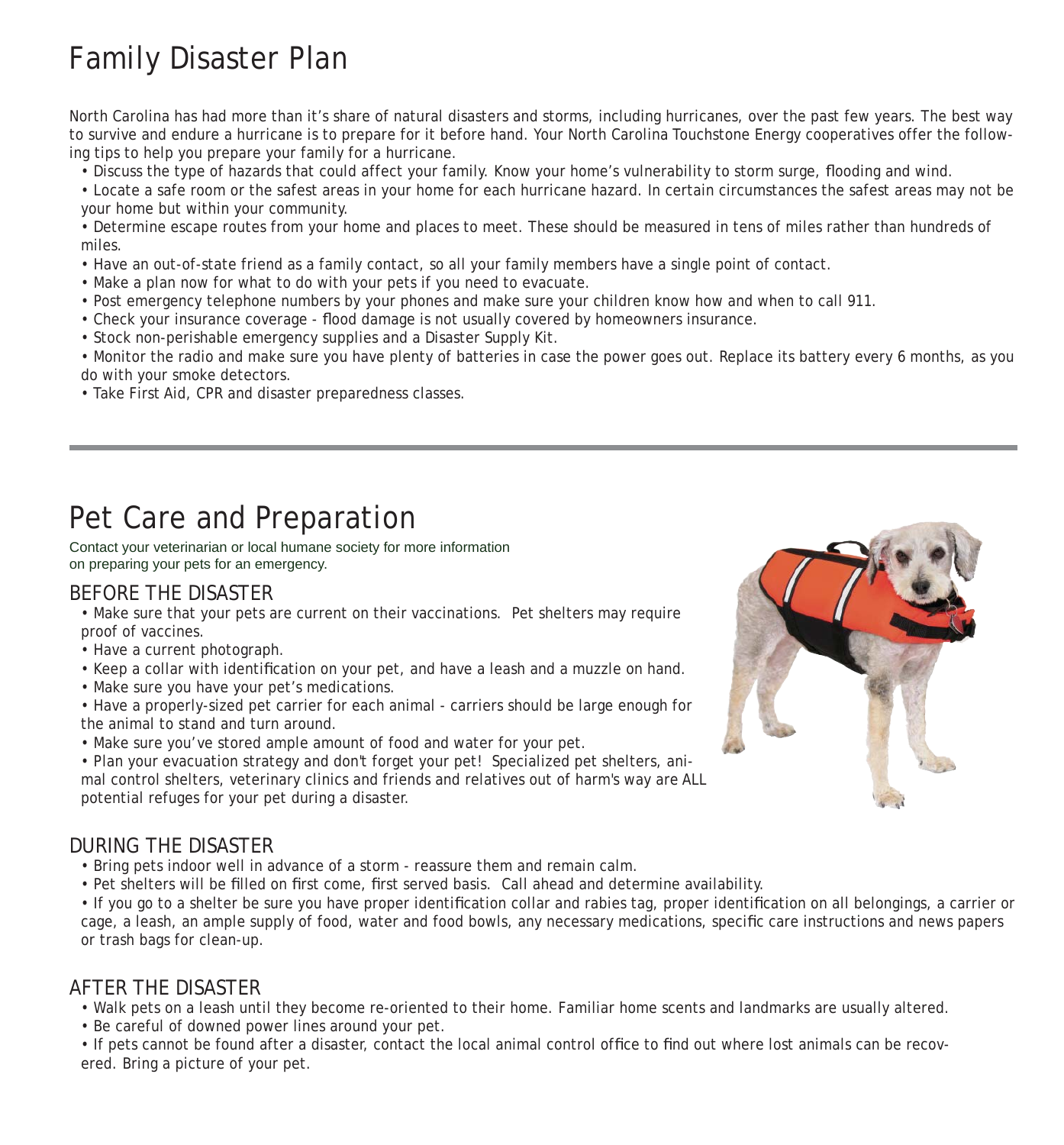## SECURING YOUR BOAT

**Long before a hurricane is approaching, boat owners along North Carolina's coasts and sounds should already have a plan to minimize the impacts of a hurricane on their vessels. The following guidelines do not ensure a boat will escape damage, but a well-planned strategy will help reduce the chances**  of disaster. Determine if you will trailer or haul your boat, secure it in a marina or move it to a previously identified hurricane mooring. Keep in mind **the hazards hurricanes present: wind, tidal surge and wind-driven waves.**

**Check your insurance policies to know your responsibilities, as well as those of your marina or storage area. Gather insurance policies, registrations, inventories and other records. You may need them when you return to check on your boat.**

#### **Following are guidelines when removing your boat from the water:**

 **Avoid exposure to wind and park away from trees.**

Lash the boat to the trailer and secure the boat to a fixed object, preferably from four directions.

 **Remove half the air from the tires. Block the tires to prevent rolling.**

 **Seal door openings and tape windows that may break.**

 **Remove sails, rigging and other loose objects.**

**If you plan to haul your boat, be sure the marina can store and secure it quickly. Check into prearranged contracts for hauling and have an alternate plan in case the marina cannot meet the sudden demand that would be generated by an approaching hurricane.**

#### **If you are leaving your boat at the dock, do the following:**

- •Double all lines and protect them from chafing.
- **•Make sure boats will not strike a roof as water level rises.**
- **•Make sure all cleats and winches are well secured to the boat.**
- **•Adjust lines to accommodate unusually high or low water.**
- **•Install fenders to protect boats from rubbing against piers, pilings and other boats.**
- **•Cut off all electrical devices, except bilge pumps, for the duration of the storm.**
- **•Remove all loose items (canvas, sails, dinghies, radios and cushions) and lash down everything you cannot remove.**
- **•Seal doors, openings and tape windows that may break.**

**•Do not stay aboard!** 

#### **If you are anchoring your boat in open water, follow these tips:**

**•Select a location that offers the best protection from wind and storm surge.**

**•Before leaving the dock, remove sails, riggings and other loose items. Lash down those items that cannot be removed. Seal all •doors and openings and tape windows that may break.**

**•Avoid channels and tidal currents.**

**•Leave early for your site because of danger of high winds and strong currents.** 

Bridges may be locked down to accommodate ·land traffic.

**•Do not tie up to other boats.**

**•Practice runs should be made to determine accessibility, depth of water, location of bridges and to locate obstructions and objects on which to secure lines. •Make sure all cleats and winches are well secured to the boat.**

**•Cut off all electrical devices, except bilge pumps, for the duration of the storm.**

**•Do not stay on board!** 

#### **After the storm, you should do the following:**

**•Be sure it is safe to travel be fore you return to your boat.**

**•Remove any water from the boat.**

**•Check for damage to your boat and the marina before you leave your mooring.**

**•Beware of dangling wires, fuel leaks, weakened docks and bridges and objects floating in the water.** 

**•Make a thorough check of sea worthiness and damage to your boat and of property that may have been damaged by your boat.**

**•Know what your liabilities are and what your insurance company's responsibilities are.**